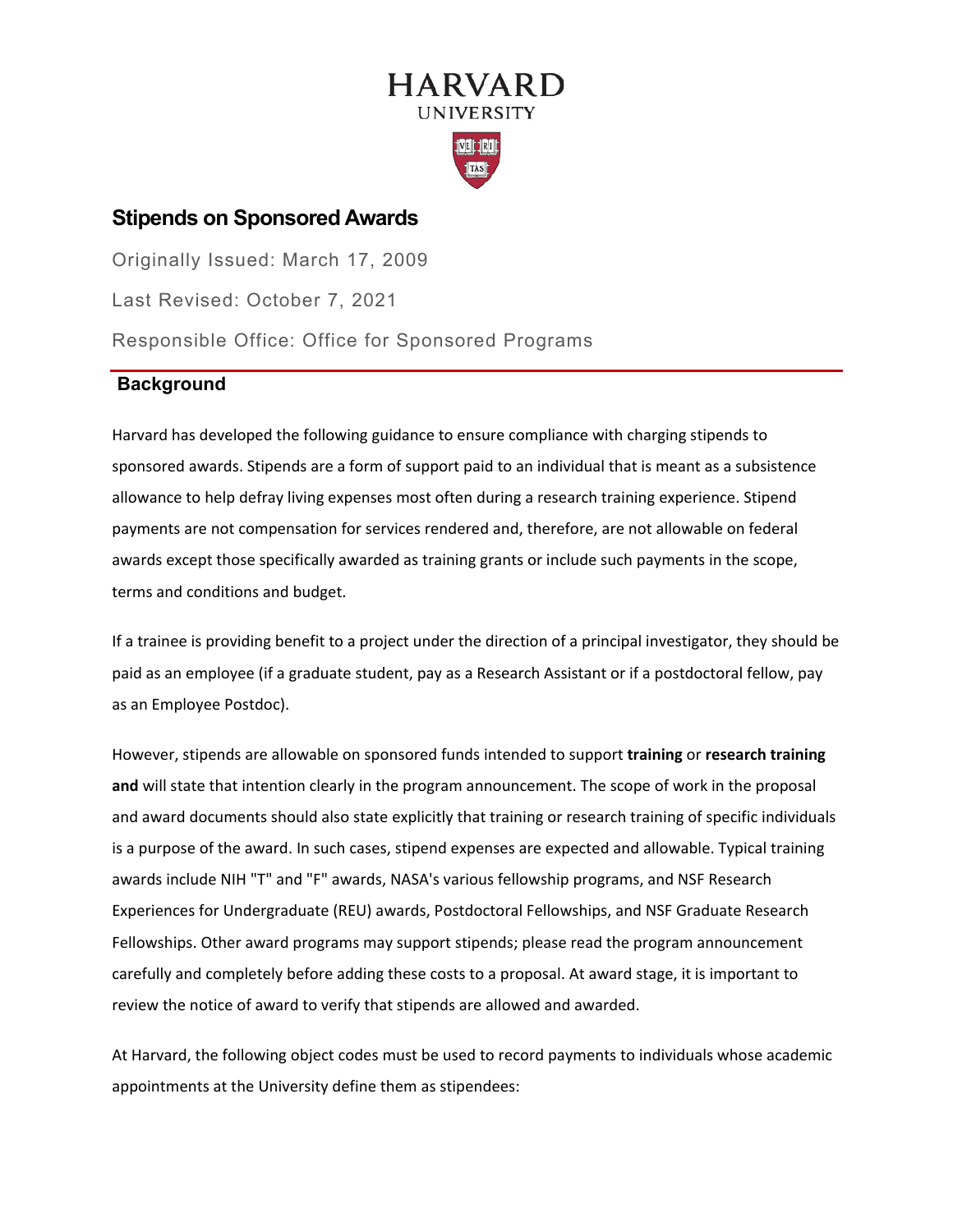- **6440** Graduate Student Stipendee,
- **6450** Stipendee, elig extended benefits,
- **6452** Stipendee, inelig extended benefits; and,
- **6455** Not Harvard Students, Other grants + Awards.

### **Federal Guidance**

#### **OMB Uniform Guidance, Cost Principles (Subpart E)**

No explicit guidance exists in the Uniform Guidance for the allowability of stipends, but the Cost Principles section does address student support. The only allowance for payments to individuals that do not represent compensation for services rendered appears in *§200.466, Scholarships and student aid costs*, which says such payments are allowable "…only when the purpose of the Federal award is to provide training to selected participants and the charge is approved by the Federal awarding agency."

Two sections of the *Uniform Guidance Cost Principles (Subpart E)* suggest that stipends should not be charged to research awards. First, *§200.430, Compensation - personal services*, requires that amounts paid to individuals for their services on federal programs be documented, implying that payments to individuals which are not for services rendered should not be funded by research awards. Harvard's effort reporting system does not include stipends since these amounts do not represent compensation for work effort. Additionally, the Uniform Guidance Cost Principles for direct and indirect costs requires that the University include all modified total direct costs allocable to benefiting activities across its major functions in determining indirect costs. Funds used to support effort directly benefiting organized research that are incorrectly coded as stipends would be excluded from the research base and would violate of the federal cost principles.

#### **National Institutes of Health**

The National Institutes of Health Grants Policy Statement states explicitly that stipends are not allowable on research grants. This definitive statement appears twice in Section 7 Cost Considerations, 7.9 Allowability of Cost/Activities,7.9.1 Selected Items of Cost, under Fringe Benefits/IHE, it states: "Payments made for educational assistance (e.g., scholarships, fellowships, and financial aid costs) may

Page **2** of **6**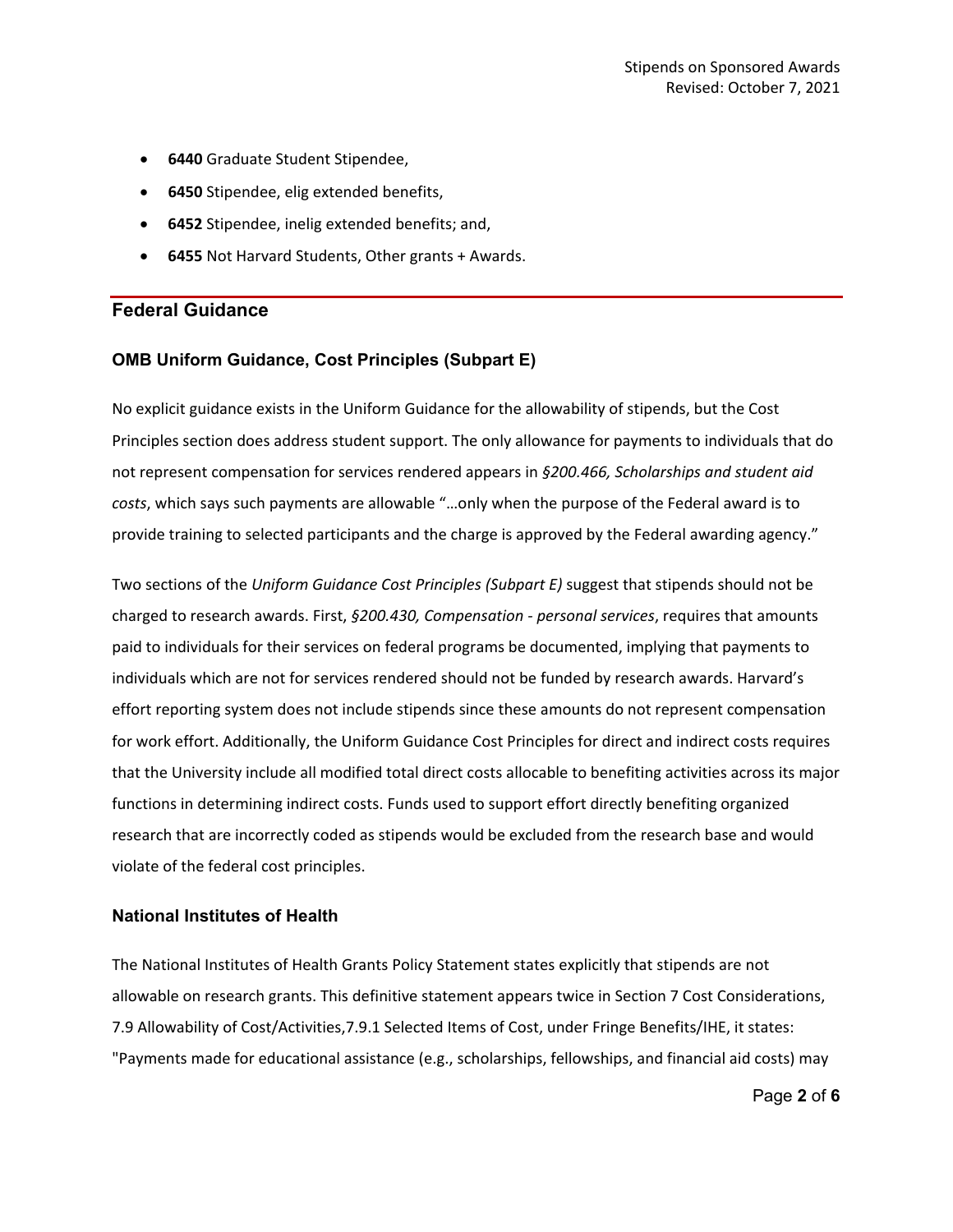not be paid from NIH research grant funds even when they would appear to benefit the research project." Further, under the entry for Stipends, it states: "Stipends are not allowable under research grants even when they appear to benefit the research project."

### **National Science Foundation**

The National Science Foundation Grant Proposal Guide allows for stipends only in support of participant costs at conferences, symposia, workshops, or other specific training activities. In these cases, the scope of work should include a description of the training activity and NSF would have acknowledged in the Notice of Award (NOA) that participant costs would be funded by stipends. NSF guidelines do not provide an allowance for payments to non-employees or non-consultants for activities that benefit a **research** award.

Given this clear guidance from NIH and NSF, Harvard's two dominant federal sponsors, University policy follows this guidance for all federal awards, regardless of agency.

### **University Guidance**

Stipends are only allowed if there are specific training activities included in the scope of work and stipends are included in the budget and justification. Costs must be in alignment with the program announcement and must be proposed and awarded by the federal sponsor.

Outgoing federal proposals that include stipends in the budget should include a description of a training purpose in the award. Graduate student support that is not identified explicitly as "stipend" will be considered "compensation" and will incur indirect costs. Submitting offices and tub-level research administrators will review proposals to ensure payments are properly budgeted as compensation vs. stipends.

During financial reviews, tub or local financial managers of sponsored funds are responsible for reviewing awards for allowable costs and other compliance concerns. Stipend expenses on a federal award should trigger verification that stipends are allowable on that award. Similarly, OSP financial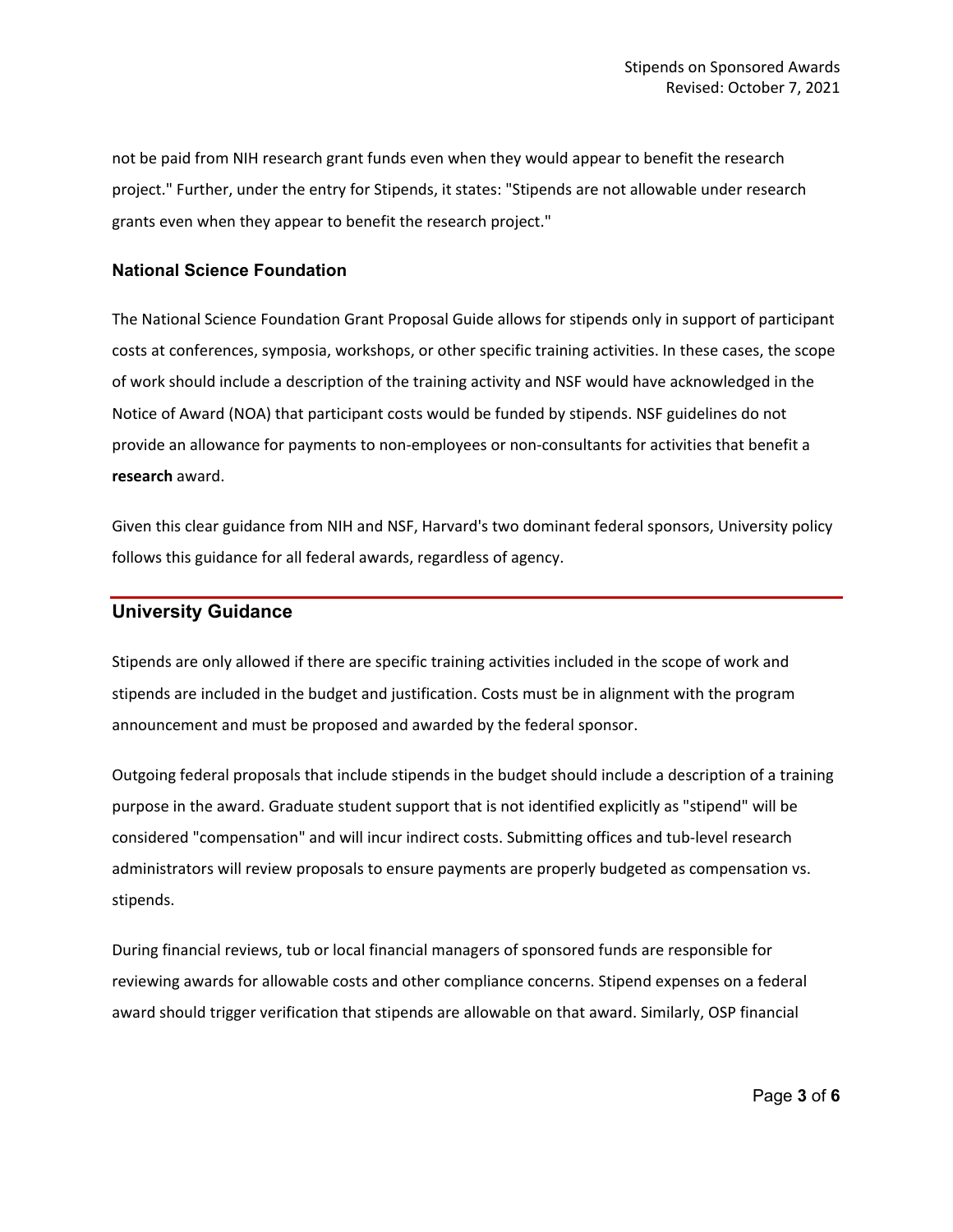officers will confirm the allowability of stipend charges on federal awards during their periodic reviews of financial activity.

For cases in which it is not clear whether stipends are allowable, tub-level research administrators and OSP will review the program announcement, the award document, the budget, and the budget justification to determine allowability. If it is determined that stipends are not allowable on the grant, the department financial managers must remove expenses on stipend object codes (6440, 6450, 6452, 6455) from the grant. See below FAQ #4.

Stipends are allowable on non-federal sponsored research awards, but they should be anticipated in proposal budgets and approved by the sponsor. Many sponsors are willing to fund stipends. It is important, however, to distinguish individuals who are providing services to the University from individuals who are being paid without any expectation of work effort. University human resources policies prevail over non-federal sponsor expectations. An individual who is being paid for the services they provide to the University should be considered either an employee or an independent contractor. Please see the [Independent Contractor Policy.](https://policies.fad.harvard.edu/pages/independent-contractors)

### **Stipend FAQs**

### **1. Which types of NIH awards allow stipends?**

We interpret the NIH guidance to mean that "T" and "F" grants allow stipends, while "R" and "P" awards do not. Other programs should be evaluated on a case-by-case basis.

# **2. Can a visitor who is an employee or faculty member from another university or a non-Harvard graduate student be paid a stipend?**

The employment status of an individual at their home institution should not determine their appointment status here at Harvard. If they are providing services to the University, they should be either appointed as an employee or paid as an independent contractor. If they are visiting the University for their own research or educational purposes and will not be working on federal research, they can receive an academic appointment and be paid a stipend.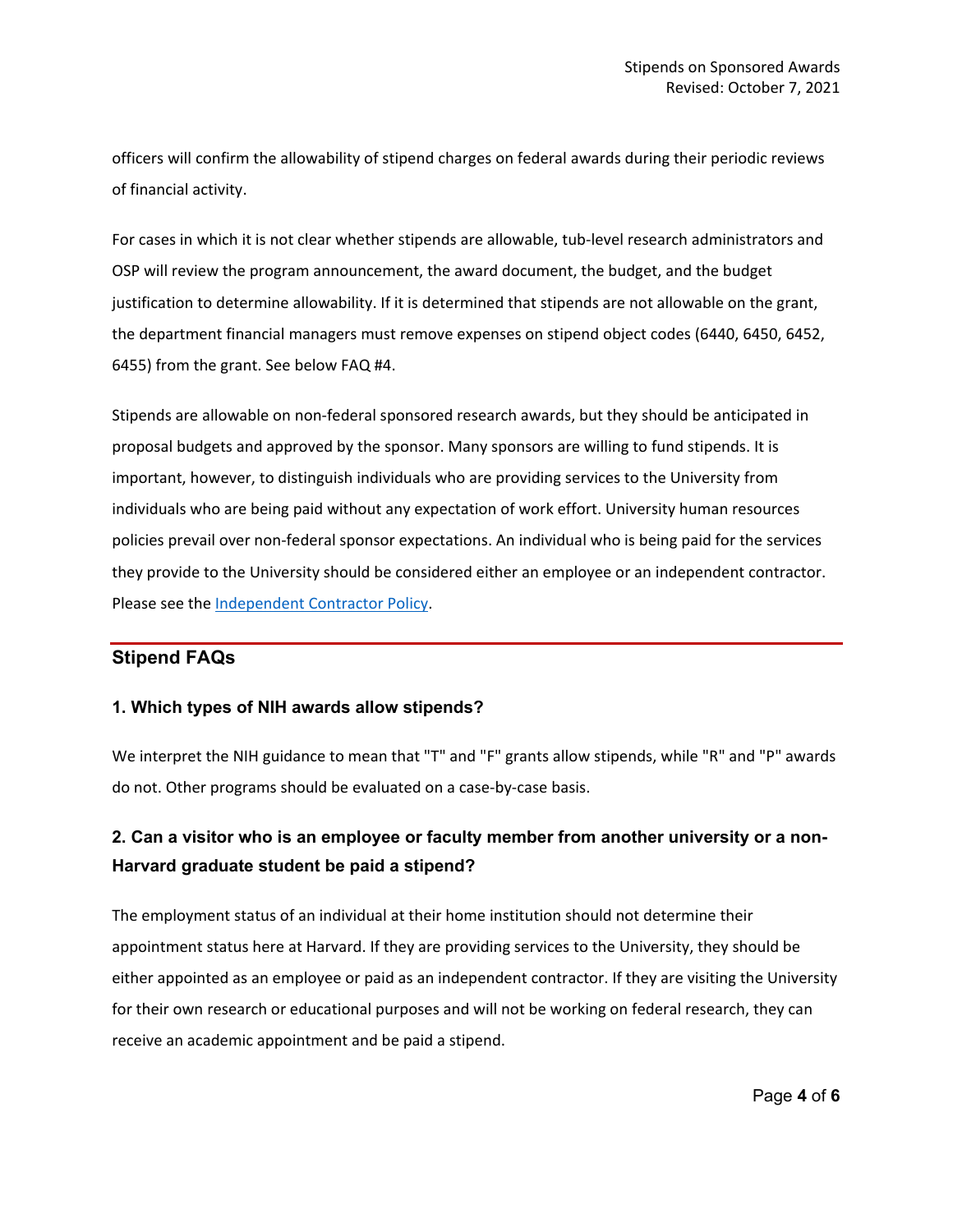# **3. If I find unallowable stipends on a federal research award, can I simply journal the stipend charges to a compensation object code?**

No, payments in these object codes reflect the employment or academic appointment category assigned by the appointing official. The payments carry taxation and employment liabilities for the individual and for the University that are specific to the terms of the respective appointment categories. If the costs are recent and fall within the current calendar year, you may be able to work with tub officials in payroll or human resources to modify the appointment retroactively.

# **4. If I find unallowable stipends on a federal research award, can I simply journal the stipend charges to another fund using the same object code.**

Yes, stipends can be moved from federal research awards to funds where they are allowable as long as the transaction follows th[e cost transfer rules](https://osp.finance.harvard.edu/cost-transfer-policy) and the costs meet the conditions of allocability and allowability for the fund to which the costs are moved.

# **5. What do you do when stipend expenses appear on an invoice from a subcontractor on a federal research award?**

Universities use the term "stipend" to cover a variety of affiliations for individuals and the use of the term itself should not specifically disallow the cost. When an invoice for stipends is submitted by a subcontractor, the costs should be verified and documented as compensation before they are charged to a Harvard federal research award. If possible, the subcontractor should resubmit the invoice using a more accurate description of the costs, such as compensation or salaries and wages for students or postdocs. Subcontracts on federal research awards should indicate clearly that the University will reimburse the subcontractor for expenses incurred to support the scope of work of the subcontract.

# **6. Will appointing researchers as employees, rather than stipendees, increase my indirect costs?**

Yes, employees are paid from compensation object codes in the 6001-6399 range. Compensation expenses take overhead. Stipends are paid from object codes in the 6400-6499 range. Stipends are